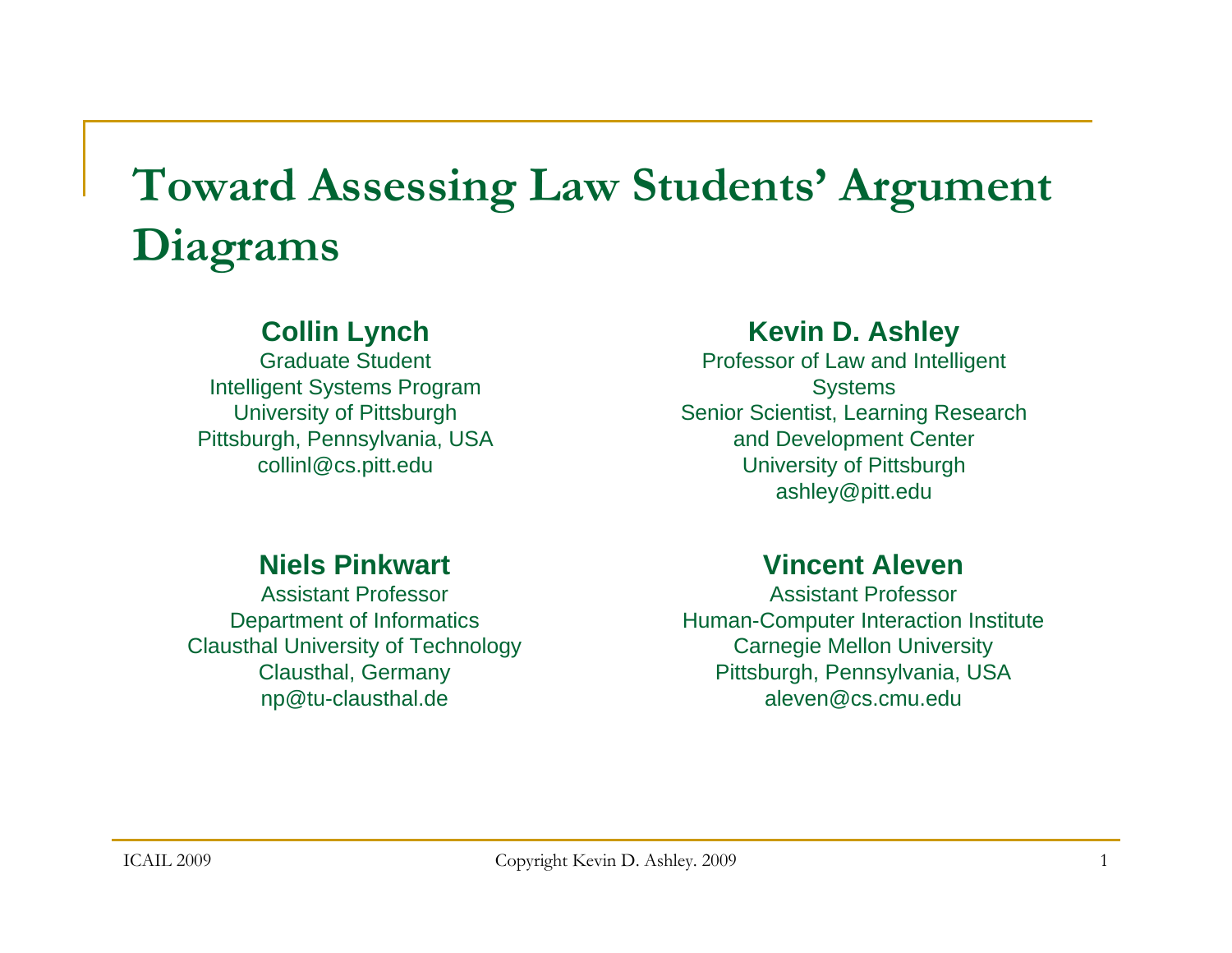### **Why interrater reliability matters re argument diagrams**

- $\Box$  Legal argument diagrams meant to accomplish real work in the world:
	- $\Box$  Communicate structure of legal argument in a form that humans understand and with which programs can reason. E.g.,
		- **In** Legal professionals, students, ordinary citizens to construct argument diagrams in debate
		- × Students to learn by reconstructing arguments of expert judges or philosophers
- T. Humans need to understand and evaluate argument diagrams reliably.
	- $\Box$ Can they? It's an empirical question.
- $\mathcal{C}^{\mathcal{A}}$  Argument formalisms cannot readily account for all possible variations.
	- $\Box$  Content ambiguity: no single formal specification of what may be contained in a Toulmin warrant.
	- $\Box$  Functional ambiguity: possible to construct logically equivalent arguments in many ways.
- Can't ignore variability when constructing or validating argument diagrams.
	- $\Box$ Complicates process of assessing or comparing pairs of diagrams.
	- $\Box$ Especially when dealing with arguments by students or non-experts.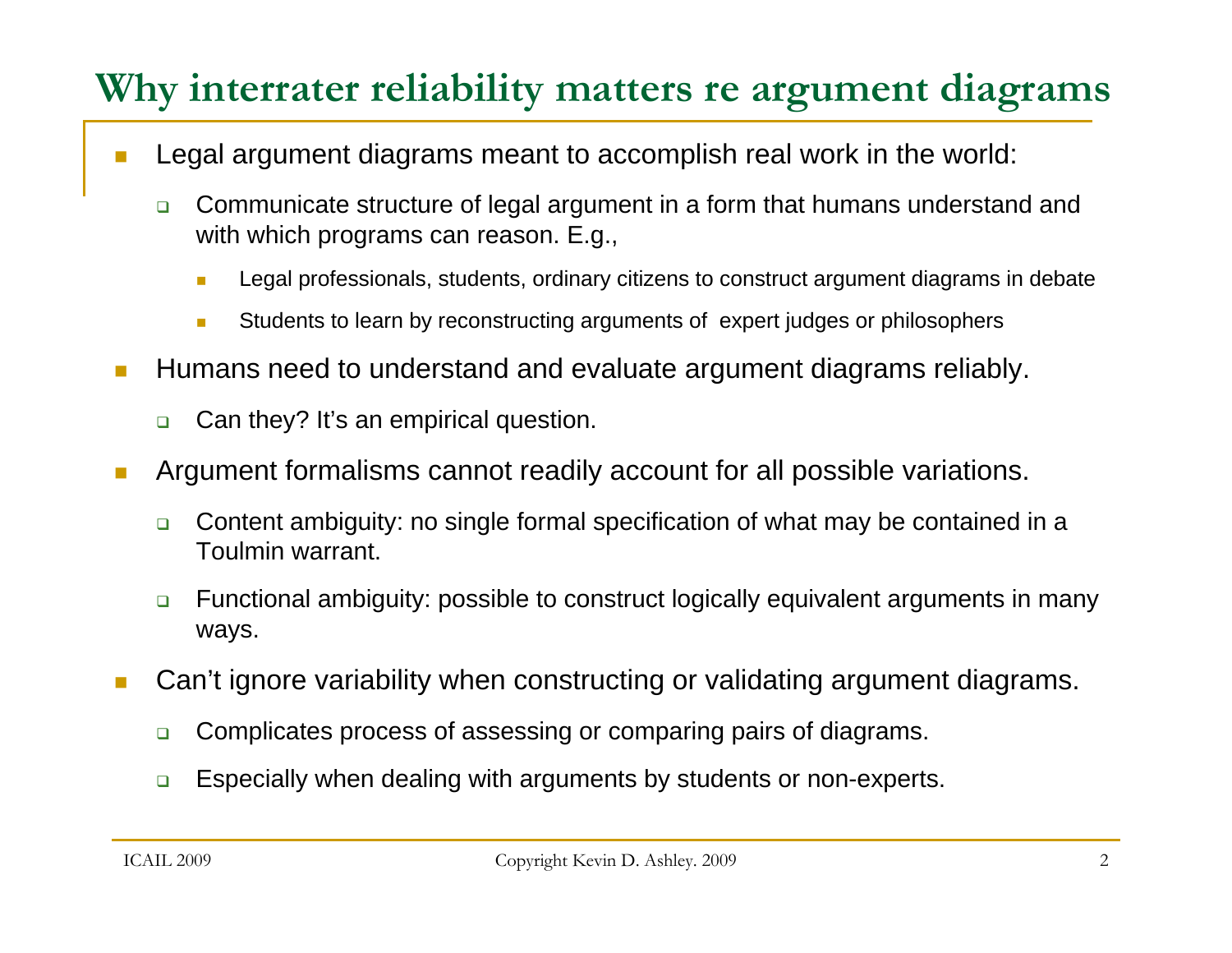## **Experimental Procedure**

- **Iom** In blind test, two law school instructors graded 198 students' argument diagrams of hypothetical reasoning in SCOTUS oral arguments using LARGO.
	- $\Box$  15 first year (1L) student volunteers from Fall 2006 study in first semester Legal Process course
	- $\Box$ 33 1L non-volunteers from Fall 2007 in one section of Legal Process.
	- $\Box$  23 third year (3L) student diagrams from middle of 2007-2008 (all paid volunteers upper ranked by GPA)
	- $\Box$ Asahi (57 diagrams), Burger King (71 diagrams), Burnham (71 diagrams)
- $\mathcal{L}_{\mathcal{A}}$  Both instructors:
	- $\Box$ trained on LARGO and made own diagrams
	- ❏ engaged in practice grading to learn/adjust criteria
- $\mathcal{L}^{\mathcal{L}}$  For each case diagram set:
	- 1. Initial "gestalt" comparison
		- $\overline{\phantom{a}}$ Partition diagrams into poor, medium, good bins.
		- m. Divide each bin into better and worse
	- 2. Detailed comparison
		- $\mathcal{L}_{\mathcal{A}}$ Reshuffle diagrams
		- $\mathcal{L}_{\mathcal{A}}$ Assign detailed grades according to 3 criteria (coverage, correctness, comprehension)
		- Score each test and hypothetical node
	- 3. Assign **overall grade** on 12 point scale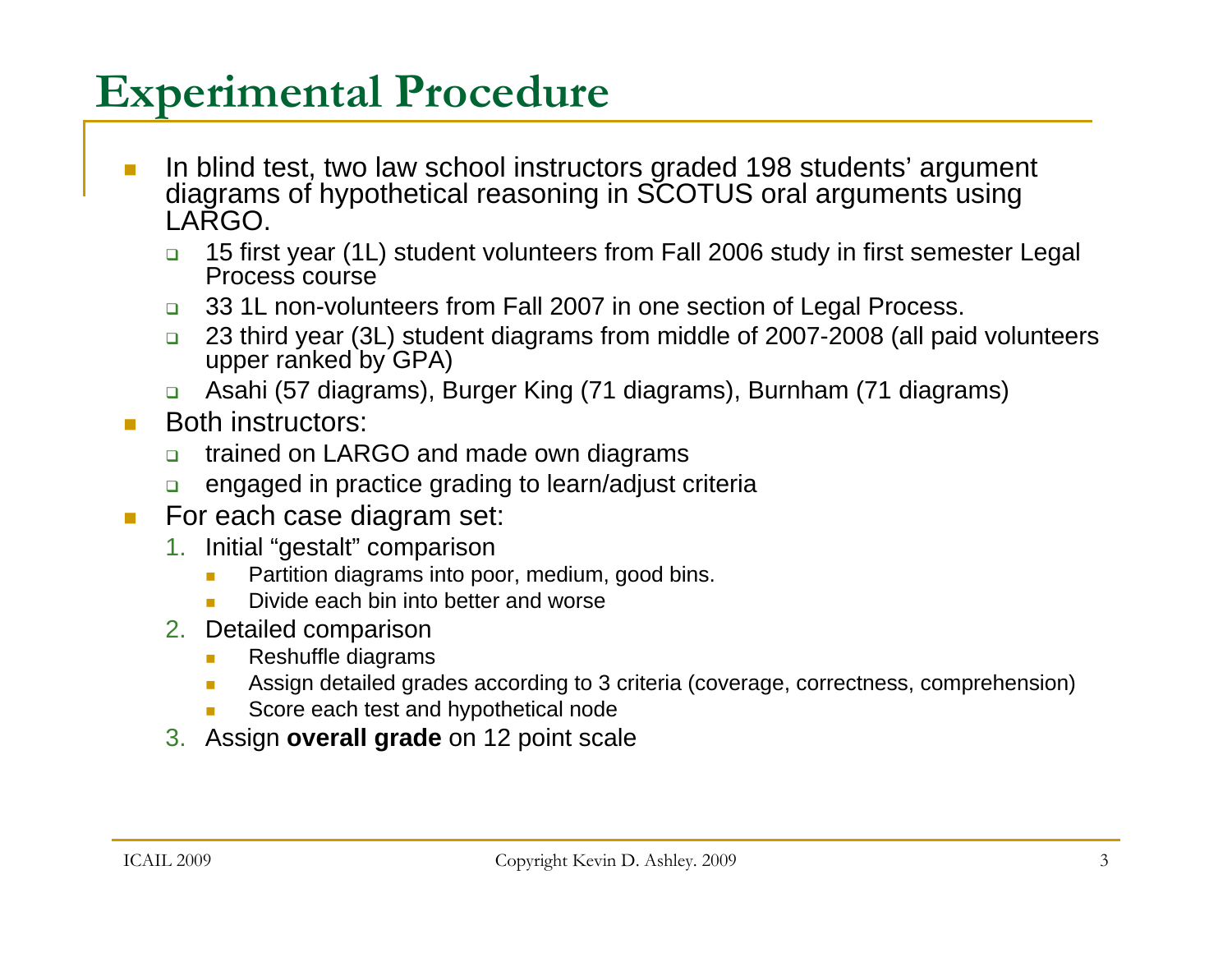### **Student diagrams are different!**

### **Are the differences diagnostic?**

#### Two Student Diagrams of *Asahi* Oral Argument

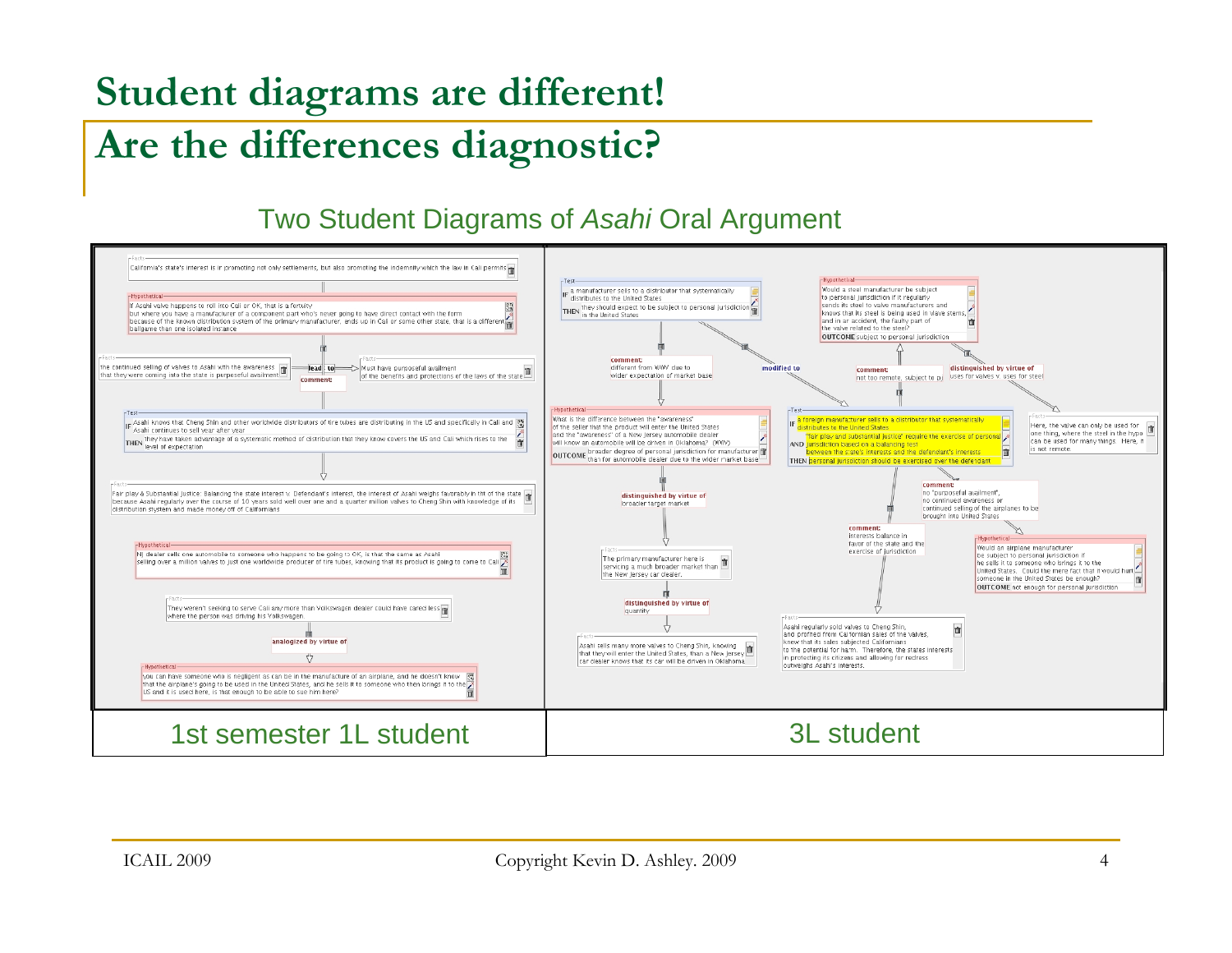## **Grading Criteria**

| Category             | <b>Criterion</b>                                                                                                             |
|----------------------|------------------------------------------------------------------------------------------------------------------------------|
| Coverage             | How well does the diagram cover                                                                                              |
|                      | 1.  all of the essential tests in the argument?                                                                              |
|                      | 2.  all of the essential hypotheticals in the argument?                                                                      |
|                      | 3.  all of the essential relationships in the argument?                                                                      |
|                      | 4. How well are the diagram components related to the appropriate facts of the case?                                         |
|                      | 5.  the argument components as a whole?                                                                                      |
| <b>Correctness</b>   | How well does the diagram                                                                                                    |
|                      | 1.  reflect the ways in which the hypotheticals challenge the tests?                                                         |
|                      | 2.  reflect the ways in which tests are modified in response to hypotheticals?                                               |
|                      | 3.  reflect analogizing and distinguishing of hypotheticals with respect to other hypotheticals and<br>essential case facts? |
|                      | 4.  capture the role of policies and principles in the argument (e.g., in analogizing and<br>distinguishing)?                |
|                      | 5. Overall, how correctly does the diagram represent the argument?                                                           |
| <b>Comprehension</b> | How well does the student understand                                                                                         |
|                      | 1.  this particular argument both in factual and procedural terms?                                                           |
|                      | 2.  the role of proposed tests in legal argument?                                                                            |
|                      | 3.  the role of hypothetical cases in argument?                                                                              |
|                      | 4.  the process of analogizing and distinguishing hypothetical cases?                                                        |
|                      | 5.  the general process of arguing with tests and hypotheticals?                                                             |
|                      | 6.  the role of policies and principles in arguments of this type?                                                           |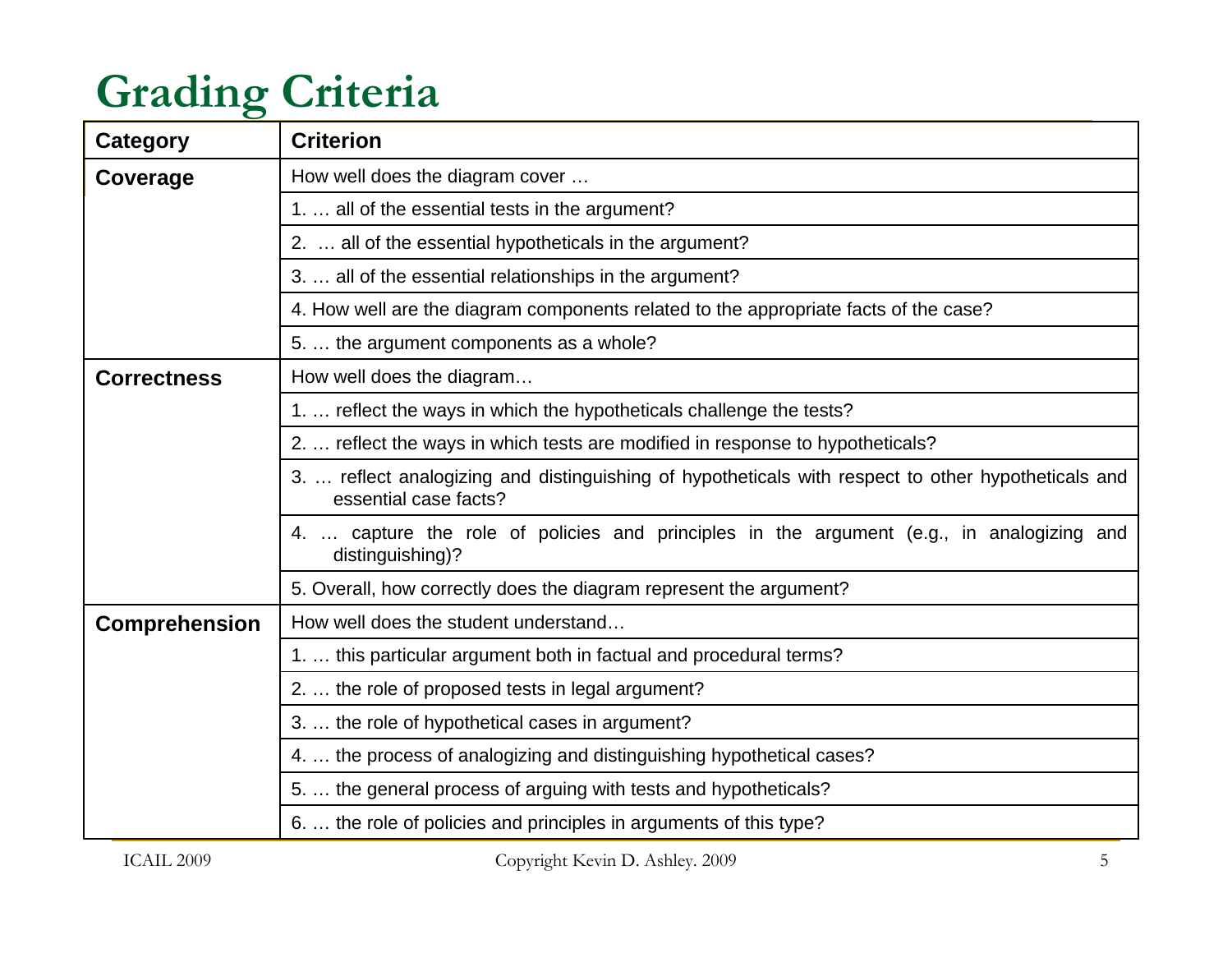# **Grading Criteria**

| Category                              | <b>Criterion</b>                                                                                                                                                                                                                                                                                    |
|---------------------------------------|-----------------------------------------------------------------------------------------------------------------------------------------------------------------------------------------------------------------------------------------------------------------------------------------------------|
| <b>Test Element</b>                   | 1. Is the test summary test like (formulated as a logical rule with applicable conditions<br>and a relevant legal conclusion for deciding an issue or the case)?                                                                                                                                    |
|                                       | 2. Is the test linked to an appropriate segment of the argument?                                                                                                                                                                                                                                    |
|                                       | 3. Is this test correctly related to the relevant preceding tests?                                                                                                                                                                                                                                  |
|                                       | 4. Is this test correctly related to the relevant hypotheticals?                                                                                                                                                                                                                                    |
|                                       | 5. How well does the diagram capture the role this test plays in the argument?                                                                                                                                                                                                                      |
| <b>Hypothetical</b><br><b>Element</b> | 1. How well does the summary reflect the hypothetical posed in the text?                                                                                                                                                                                                                            |
|                                       | 2. Is this hypothetical correctly related to the relevant test nodes?                                                                                                                                                                                                                               |
|                                       | 3. How well does the diagram capture the role of this hypothetical in the argument with<br>respect to challenging the tests? For instance, does it capture the judge's<br>implication with the hypothetical (i.e., probing the test as too broad, too narrow, or<br>exploring what the test means)? |
|                                       | 4. How well does the diagram capture the analogizing and distinguishing of this<br>hypothetical with respect to other hypotheticals and essential case facts?                                                                                                                                       |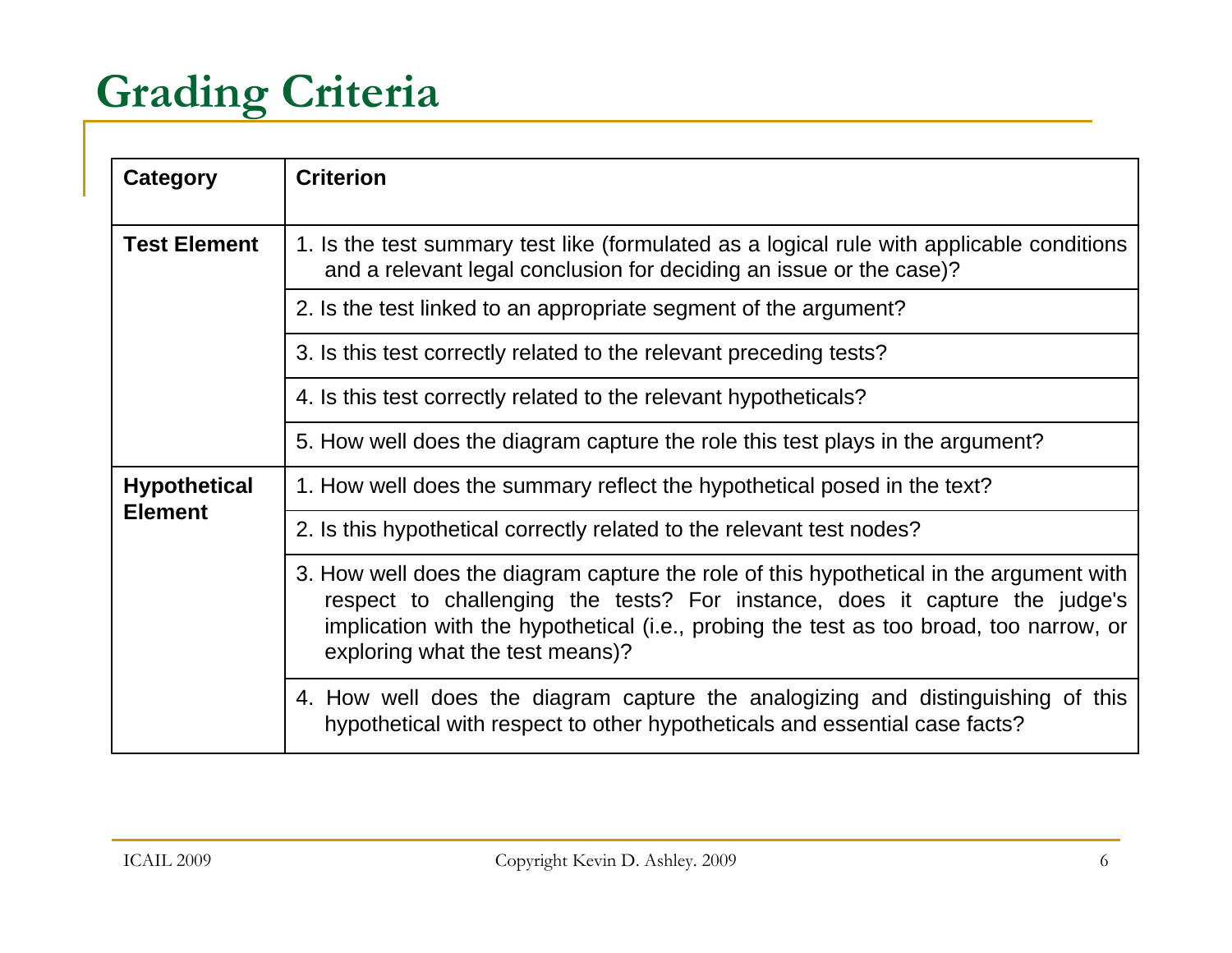## **Preliminary Results**

- П "One way to estimate the reliability of a measure is to compute the correlation between parallel measurements." Reliability and validity assessment. E. Carmines and R. Zeller (1979) Reliability and Validity Assessment. P. 34 Sage. Thousand Oaks, CA.
- П To be completed.